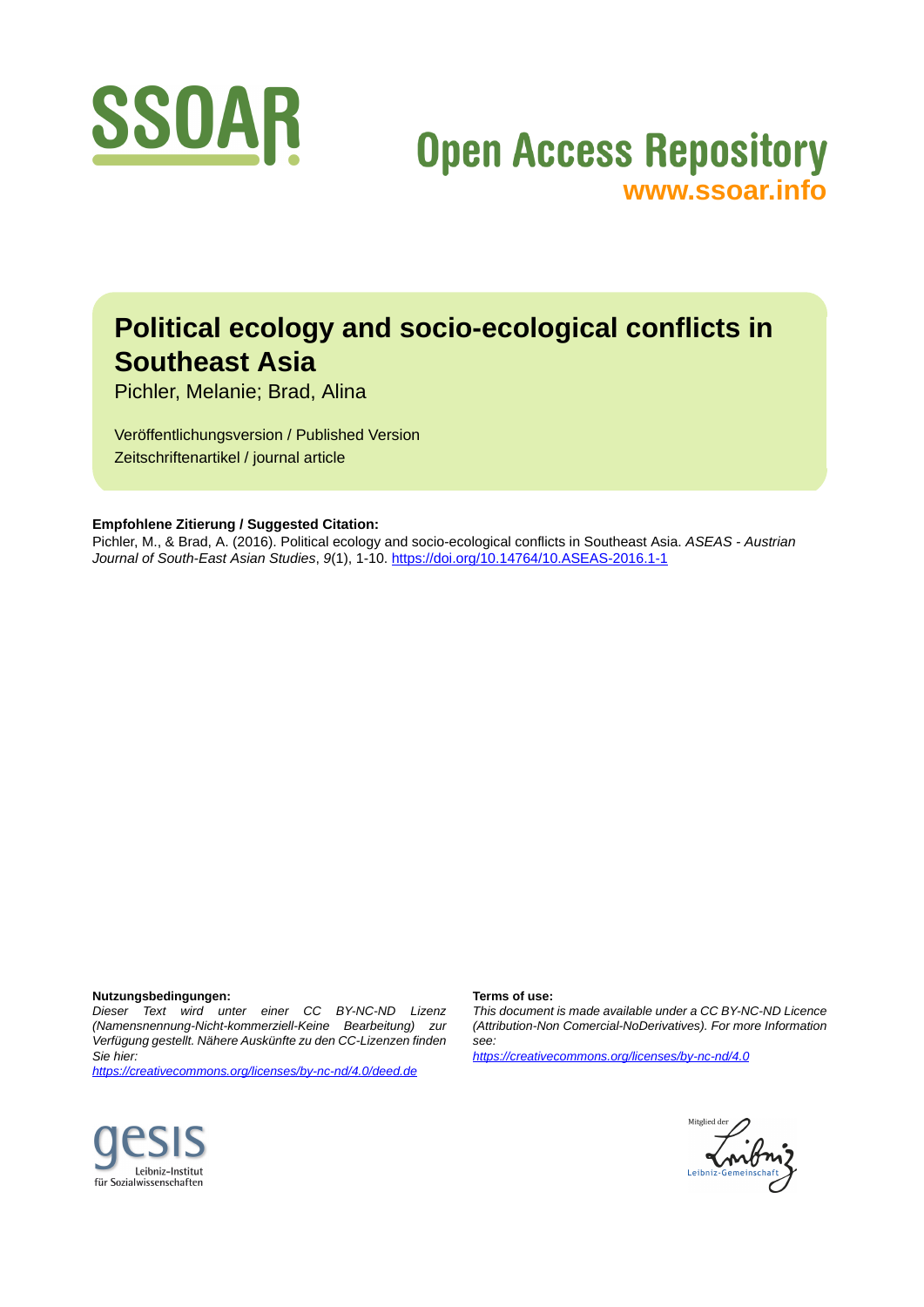## **Political Ecology and Socio-Ecological Conflicts in Southeast Asia**

Melanie Pichler & Alina Brad

► Pichler, M., & Brad, A. (2016). Political ecology and socio-ecological conflicts in Southeast Asia. *ASEAS – Austrian Journal of South-East Asian Studies, 9*(1), 1-10.

## **INTRODUCTION**

From July 2015 onwards, forest and peat fires raged once again in Indonesia, mainly on the remaining forests in Sumatra and Kalimantan. By the end of the year, acrid haze extended to the neighboring countries of Malaysia, Singapore, and Thailand, releasing  $\mathrm{CO}_2$  emissions equivalent to the annual emissions in Germany and driving a public health emergency across the region. Under the Haze Wave, everyday life in Indonesia was brought to a standstill, thousands of people were evacuated, and offices and schools were closed. Land clearance through slash and burn practices for industrial plantations that feed a massive global demand for palm oil and pulpwood were reported as the root cause of the fires (Balch, 2015; Osborn, Torpey, Franklin, & Howard, 2015).

The appropriation and control of land for these patterns of resource-based development – along with selective industrialization processes and rapid urbanization – have significantly contributed to economic growth in Southeast Asia. At the same time, the region – and especially marginalized groups – face the environmental and social costs of centuries of resource extraction (e.g., deforestation, water pollution, flooding, biodiversity loss, eviction of indigenous people or ethnic minorities, surge in urban poor) that give rise to resistance and conflicts against these forms of economic development. This special issue features a focus on such socio-ecological conflicts from a political ecology perspective. It brings together an interdisciplinary collection of expressions of conflict over land, forests, water, mining, and environmental assets, and discusses the power relations underlying these forms of contestation as well as the strategies of different actors to deal with the unequal outcomes of environmental and resource politics.

## **POLITICAL ECOLOGY, POWER RELATIONS, AND SOCIO-ECOLOGICAL CONFLICTS**

In contrast to debates about natural scarcities, political ecology highlights the *societal* and *political* character of resource extraction and environmental impacts (Robbins, 2012). The interdisciplinary research agenda analyzes the appropriation of nature and the distribution and consumption of natural resources as an explicitly political process that is linked to social relations of ownership and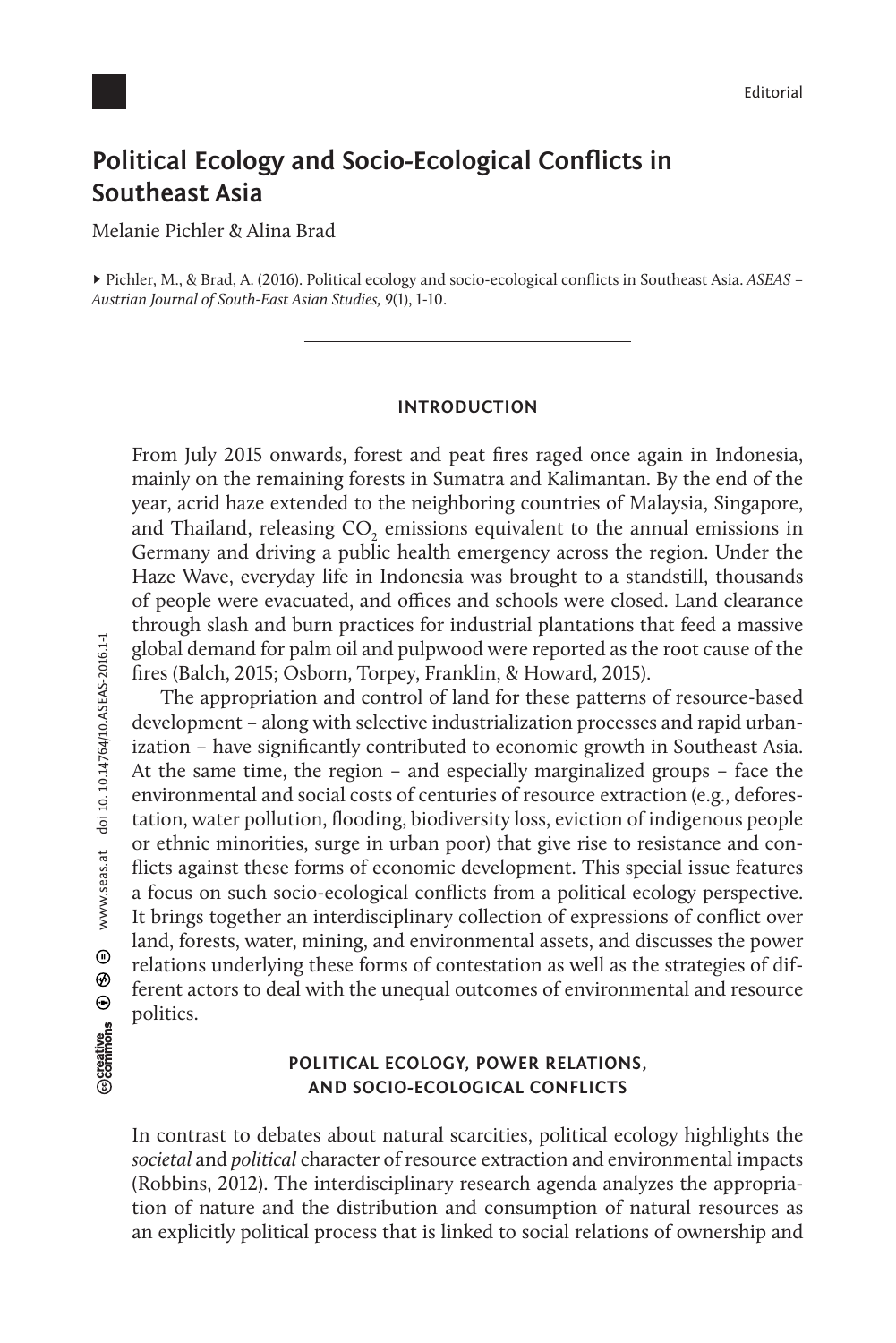control (Bryant & Bailey, 1997; Neumann, 2005; Robbins, 2012). Society-nature relations hence evolve in historically and geographically embedded constellations that are linked to power, domination, and inequalities. Based on a political economy understanding, Bryant and Bailey (1997) conceptualize power as the "ability of an actor to control" (p. 39) the *access* to nature and natural resources as well as the access of other actors to these resources. Power is, then, the *control* that one person, social group, or state has over the access to and the distribution of natural resources of another person, social group, or state, both in material (e.g., control of access to land, natural resources, and environmental risks) and symbolic terms (e.g., control of access to knowledge systems and environmental discourses) (Pichler, 2016). Hence, the appropriation and transformation of nature is shaped by social relations of power and domination and the associated actors who control the access to natural resources (Wissen, 2015). As Blaikie and Brookfield (1987) put it: "one person's degradation is another's accumulation" (p. 14).

Focusing on the political character of environmental problems implies taking related conflicts into account. Conflicts serve "as a prime form and expression of politics" (Le Billon, 2015, p. 602) where underlying relations of power and domination, and (contradictory) interests are revealed. Whereas mainstream environmental research often strives for the prevention of conflicts, political ecologists challenge the depoliticization of environmental issues and highlight the emancipatory potential of contestation and conflict.

Over the last three decades, political ecology research has developed diverse conceptions of socio-ecological conflicts. Socio-ecological conflicts can be defined as struggles associated with the unequal access to, distribution of, and control over natural resources (e.g., land, water, forests) as well as ecological benefits and risks (Le Billon, 2015; Martinez-Alier, 2009; Peet & Watts, 2004; Pichler, 2016; Turner, 2004). Hence, "resource enclosure or appropriation" by powerful actors increases scarcities and accelerates conflict (Robbins, 2012, p. 200). Poststructuralist political ecologists have criticized this (Neo-)Marxist and structural explanation of power relations and conflicts (i.e., conflicts explained from political and economic hierarchies in vertically stratified societies), arguing for a more relational understanding of conflicts and power that evolves in assembled networks and rhizomes (Bennet, 2010; Rocheleau, 2015). Furthermore, feminist and postcolonial research has emphasized the role of culture and identity (evolving along intersectional lines of class, gender, ethnicity, religion, place, and colonial legacy) to understand the emergence of socio-ecological conflicts and struggles (Escobar, 2006; Nightinggale, 2011). The contributions in this issue employ a variety of these conceptions for understanding the contested nature of resource appropriation and control in Southeast Asia.

## **CONTESTED RESOURCES IN SOUTHEAST ASIA**

For centuries, conflicts over the distribution and control of natural resources and ecological benefits have played a major role in Southeast Asia, from land occupations and resistance against dispossession from forests to opposition against mega-dams or mining sites (Hirsch & Warren, 1998). Land control, alienation, and dispossession have been central in land politics ever since colonial rule. Conflicts over land, that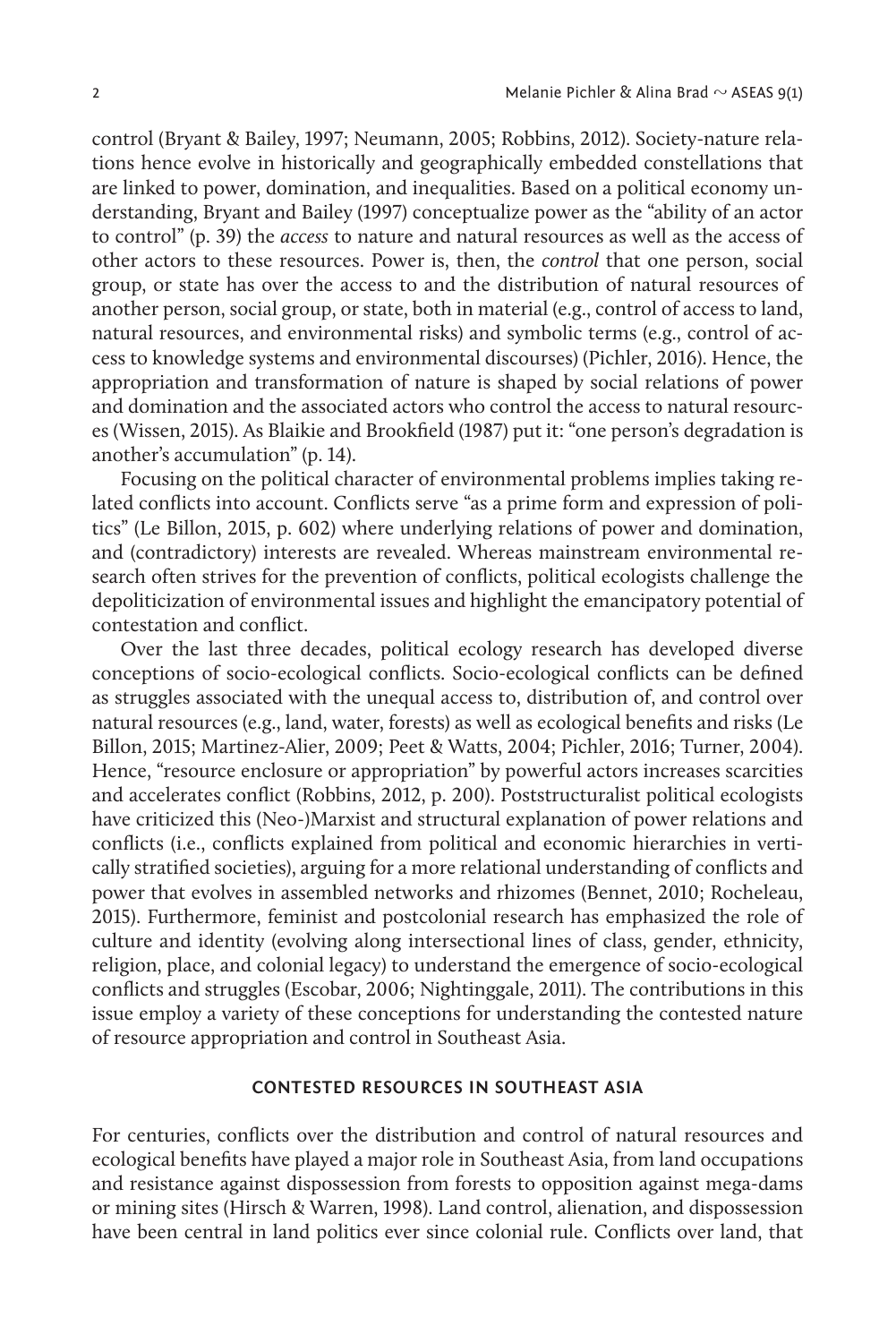is, the dispossession from and unequal distribution of land and the respective strive for nationalization of land and agrarian reforms, characterized all major revolutionary independence struggles in Southeast Asia from Indonesia to Vietnam and the

Philippines (Borras, 2006; Lane, 2008; Moise, 1976). The subsequent years of mostly state-led development modernism and capitalist transformations through agricultural expansion (green revolution) and partial industrialization were characterized in many countries of the region by further large-scale land dispossession by central state institutions (e.g., Peluso, Afiff, & Rachmann, 2008, for Indonesia). The neoliberal turn in authoritarian states led to a further integration into the world market and intensified environmental impacts such as deforestation, pollution of waterways, degradation and conversion of agricultural land, and declining population of wildlife and biodiversity. In recent years, large-scale land acquisitions (denoted as land grabbing) for the production of export crops (for food, fuel, and fibre) have led to further enclosures and accelerated socio-ecological conflicts (Borras, Franco, Kay, & Spoor, 2011; Hall, 2011; Hall, Hirsch, & Li, 2011). In Indonesia, for example, oil palm plantations have expanded over 4.3 million ha of land since the turn of the millennium (Brad, Schaffartzik, Pichler, & Plank, 2015). In Vietnam, the boom crop coffee has spread over vast areas of land since the mid-1990s, when the country abruptly became the world's second-largest producer (Hall, 2011). In Laos and Cambodia, extensive amounts of land have been converted to plantations of fast-growing trees to serve the global demand for wood chips, pulp, and paper (Barney, 2009).

The contributions to this issue demonstrate that different groups of actors benefit from land politics and how these unequal power relations foster subtle or open forms of resistance. Rosanne de Vos examines a projected expansion of oil palm plantations in a village in West Kalimantan, Indonesia, and how a community succeeded to prevent the expansion in their area. Along the same vein, Yvonne Kunz, Jonas Hein, Rina Mardiana, and Heiko Faust address coping strategies of local communities against land dispossession in the course of large-scale agricultural expansion in Sumatra, Indonesia. Anne Hennings discusses the specific situation of large-scale land acquisitions in post-war Bougainville, Papua New Guinea, and develops a conceptual framework for the nexus of resistance, land acquisitions, and conflict transformation. In another case in point, Rosita Dewi analyzes current land grabbing strategies in the *Merauke Integrated Food and Energy Estate* (MIFEE) in the autonomous province of West Papua, Indonesia, and how corporate and government interests have taken possession of customary land for the expansion of industrial plantations. Rainer Einzenberger discusses the integration of Myanmar's resource-rich and unruly upland areas into state territory, the corresponding processes of land enclosures, and the growing importance of indigeneity as a new political discourse to oppose these strategies.

With similar dynamics to land-related conflicts, the control of forests has played a crucial role for colonial powers as well as in nation building processes and the expansion of capitalist development in Southeast Asia (Bryant, 1998, for Myanmar; Le Billon, 2000, for Cambodia; Leigh, 1998, for Malaysia; Peluso, 1992, for Indonesia; Vandergeest & Peluso, 1995, for Thailand). As highlighted by Le Billon's (2000) research on the interlinkage of forests and war politics, forest commodification and logging supported the capitalist transformation during the post-Khmer Rouge period in Cambodia. The mapping and categorization of state-controlled territories served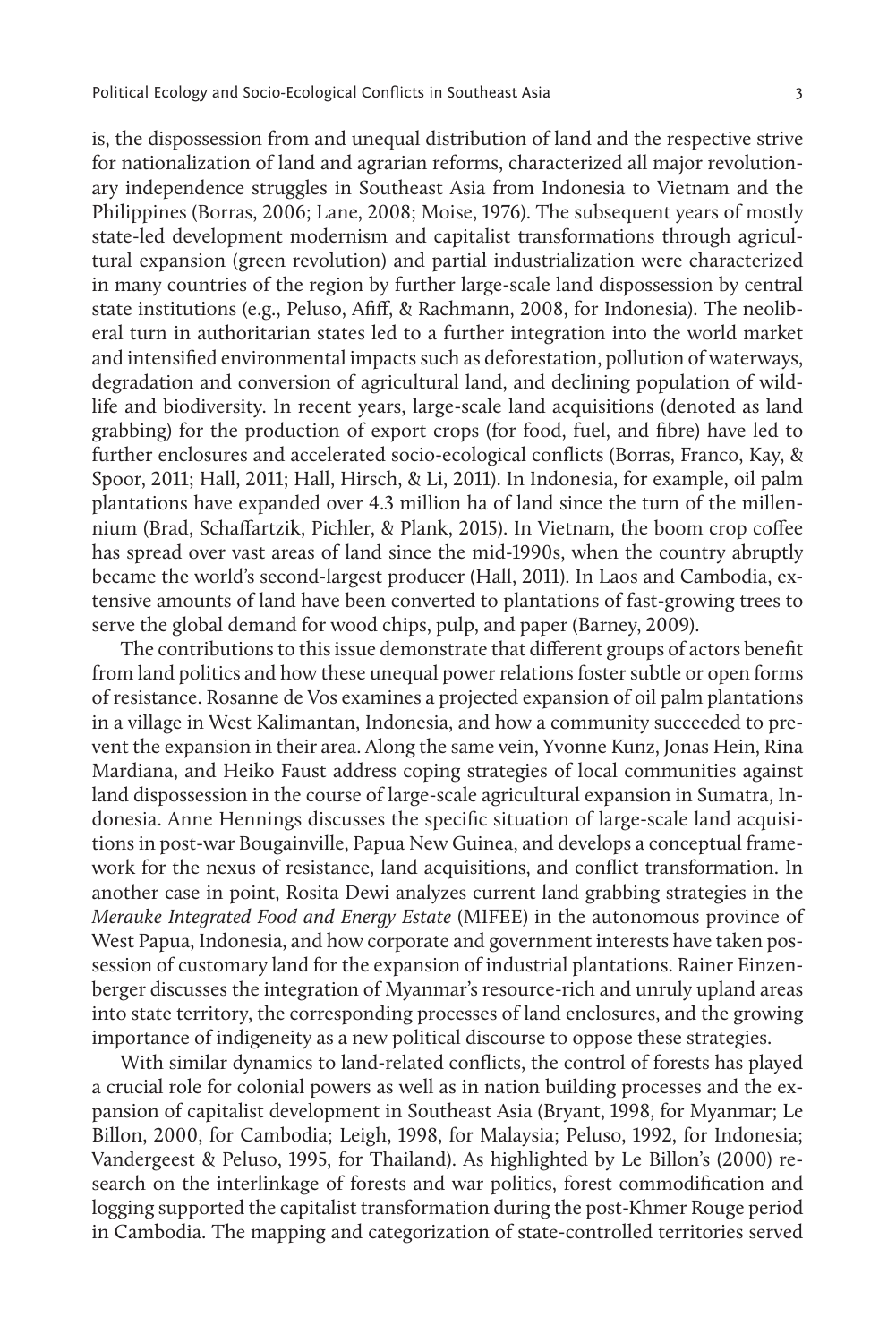Suharto's authoritarian regime to establish control over land and forests in Indonesia (Peluso, 1992). The conflicts resulting from these enclosures address the establishment of timber plantations, the conversion of forest land for agricultural or industrial purposes as well as conservation projects that expel people from their lands and livelihoods (Corson, 2011; Osborne, 2011; Peluso, 2011). Regarding the latter, many political ecology studies reflect upon the quest for centralized state control of forests and its specific impact on indigenous peoples and ethnic minorities (Peluso & Vandergeest, 2001; Roth, 2004).

Recent years have seen new commodification dynamics – similar to the land grabbing phenomena – emerging from the appropriation and control of land and forests for allegedly 'green' and ecological purposes. "Green grabbing" (Fairhead, Leach, & Scoones, 2012) and associated conflicts emerge from the very policies and measures to deal with the environmental costs of industrialization and economic growth and include conflicts over conservation areas, payments for ecosystem services (e.g., REDD+), or agrofuels development (McCarthy, Vel, & Afiff, 2012, on green acquisitions in Indonesia; Pasgaard & Chea, 2013, on the social dimensions of REDD+ in Cambodia; Roth, 2004, on conservation policies and ethnic minorities in highland Thailand). In this issue, Nancy Peluso – in an interview with Melanie Pichler – reflects on the changing patterns of "political forests" in Southeast Asia, from state-led development to new instruments like REDD+. Kimberly Roberts analyzes the threatening dispossession of an ethnic minority community in northern Thailand and their "rooted networks" to retain access to a forest area proposed for a national park. Zachary Anderson reflects on the emerging green economy in Indonesia that materially and discursively shapes the new green appropriation of nature. In doing so, he focuses on the emerging environmental governance network in East Kalimantan, and the subtle ways in which actors align with or resist these strategies.

Mining has been another major source of socio-ecological conflicts in Southeast Asia, mainly in extractive regimes such as Indonesia and the Philippines. Indonesia is the leading exporter of coal by weight in the world (World Coal Association, 2016) and the Philippines represents the fifth richest country in mineral resources in the world, extracting nickel, gold, and copper (Department of Environment and Natural Resources, 2016). Mining conflicts mainly evolve from the negative environmental impacts and human rights abuses of extractive industries, often involving multinational corporations (Ballard & Banks, 2003). Environmental impacts are related to dam failure of tailings ponds and associated toxic contamination e.g., the ecological disaster of the Ok Tedi mine in Papua New Guinea (Ballard & Banks, 2003) or mercury exposure associated with gold mining in Philippine Mindanao or Indonesian West Papua (Appleton et al., 1999; Rifai-Hasan, 2009) or mercury exposure associated with gold mining in Indonesian West Papua (Rifai-Hasan, 2009) or Philippine Mindanao (Appleton et al., 1999). Human rights violations often stem from conflicts with indigenous people when mining sites expand to remote areas and indigenous populations face eviction and lose control over their land (Holden, Nadeau, & Jacobson, 2011, for the Philippines, Rifai-Hasan, 2009, for Indonesia). In recent decades, not only local protests but also separatist conflicts associated with autonomy endeavors in Southeast Asia revolved around mining, including the rebellion associated with Rio Tinto's copper and gold mine in the autonomous region of Bougainville, Papua New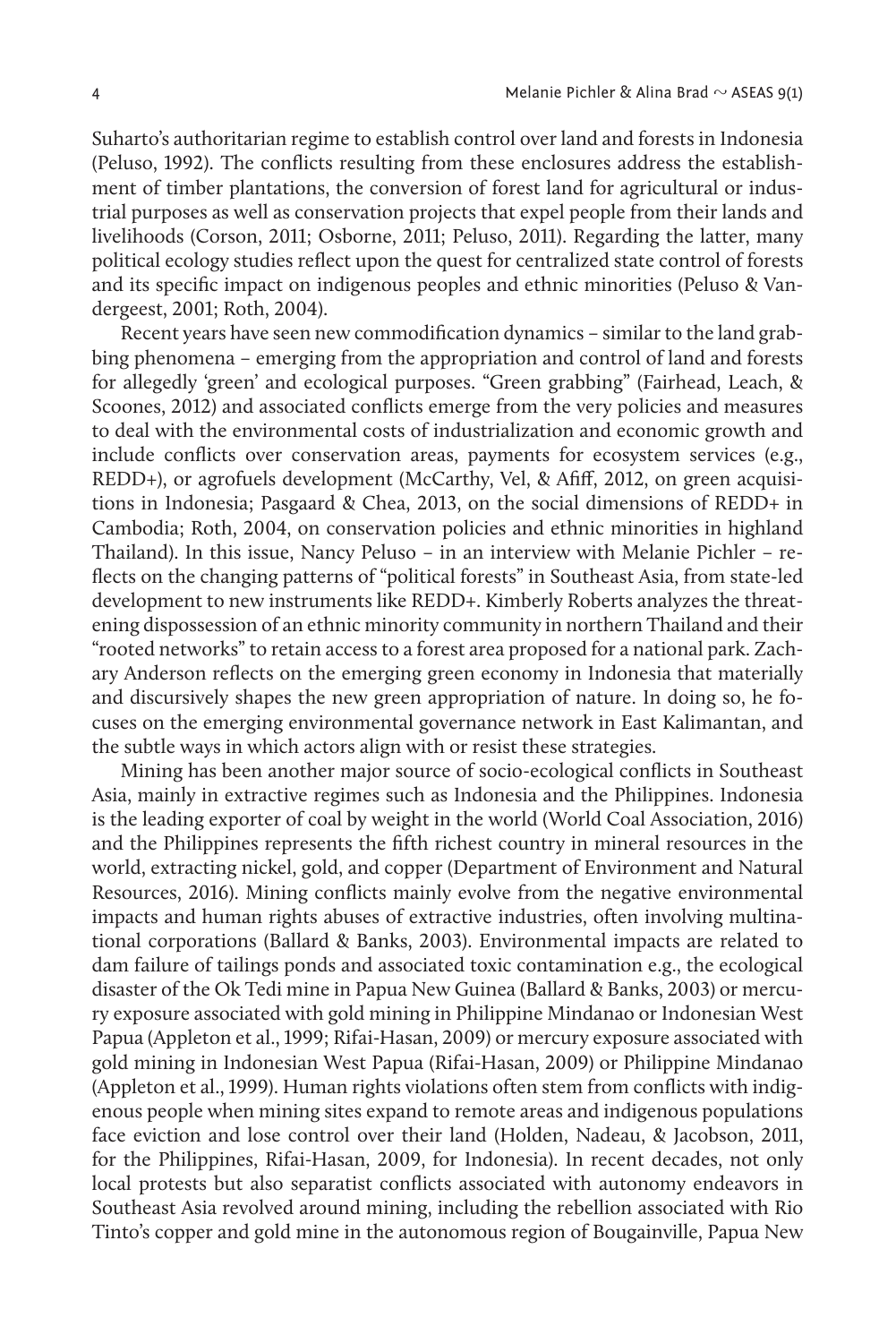Guinea, or the conflicts around the Freeport gold mine in the autonomous province of West Papua, Indonesia (Ballard & Banks, 2003). In this issue, Anne Hennings discusses the socio-ecological conflicts culminating in the uprising against the Panguna copper mine in Bougainville in the late 1980s and reflects on the implications of these assemblages for contemporary struggles against land grabbing in the autonomous region. Anna Fünfgeld evaluates the consequences and conflicts arising from urban coal mining in East Kalimantan's capital of Samarinda, Indonesia, and reflects on the role of the state in these conflicts. From a political economy perspective, Alvin Camba discusses the neoliberal restructuring of the Philippine mining regime since the 1980s that has shifted the terrains of struggle from protest in the streets into the domains of state agencies and scientific networks.

Water politics constitute another contentious terrain in current resource strategies. In recent years, socio-ecological conflicts have centered in the Mekong region that has seen an unprecedented shift from a Cold War front line to an integrated economic cooperation playground since the 1990s (Asian Development Bank, 2013; Bakker, 1999; Middleton, Garcia, & Foran, 2009). The World Bank and the Asian Development Bank have promoted the privatization of the Greater Mekong Subregion with a focus on large-scale hydropower development along the Mekong river. Political ecologists documented the commercialization of the water resources and the associated local livelihood losses (e.g., fisheries) as well as the further marginalization of local communities through scientific expertise and capitalization, especially in Laos and Cambodia (Goldman, 2004; Molle, Foran, & Kakonen, 2012). Furthermore, the increasing regional integration has fostered transborder mobilization and conflicts over the unequal distribution of costs and benefits related to large-scale dams, for example, dam construction in Laos to feed the energy demand in Thailand (Middleton, 2012; Sneddon & Fox, 2006). Already in the 1980s, similar developments raised awareness in Indonesia, where an anti-dam movement formed against the Kedungombo dam in Central Java (Aditjondro, 1998). Somehow connected but on a different front, political ecologists have turned to flooding and the unequally distributed vulnerabilities to floods that have intensified due to climate change, and stream control associated with rapid urbanization and economic growth (Pelling, 1999; Ranganathan, 2015). In this issue, Lukas Ley analyzes flood management in urban Central Java, Indonesia, and the specific forms of dealing with the ecological crisis that evolved in poor communities in the coastal city of Semarang.

Political ecology research has documented the diverse forms of resistance and contestation associated with the asymmetric power relations in the control of nature and natural resources, ranging from legal strategies and peaceful protests (e.g., civil disobedience, boycotts, strikes) to violent rebellion or more subtle weapons of the weak. These latter forms of resistance are especially important in authoritarian contexts where open confrontation might be especially dangerous. According to Scott (1985), this "everyday form of resistance" is often fought with 'ordinary' weapons such as "foot dragging, dissimulation, false compliance, pilfering, feigned ignorance, slander, arson, sabotage, and so forth" (p. 29). In recent years, poststructuralist political ecologists have contributed to and expanded Scott's work and conceptualize the emergence of resistance in "rooted networks" (Rocheleau & Roth, 2007) that connect territory, power, and ecology and allow for an exploration of subtle and polycen-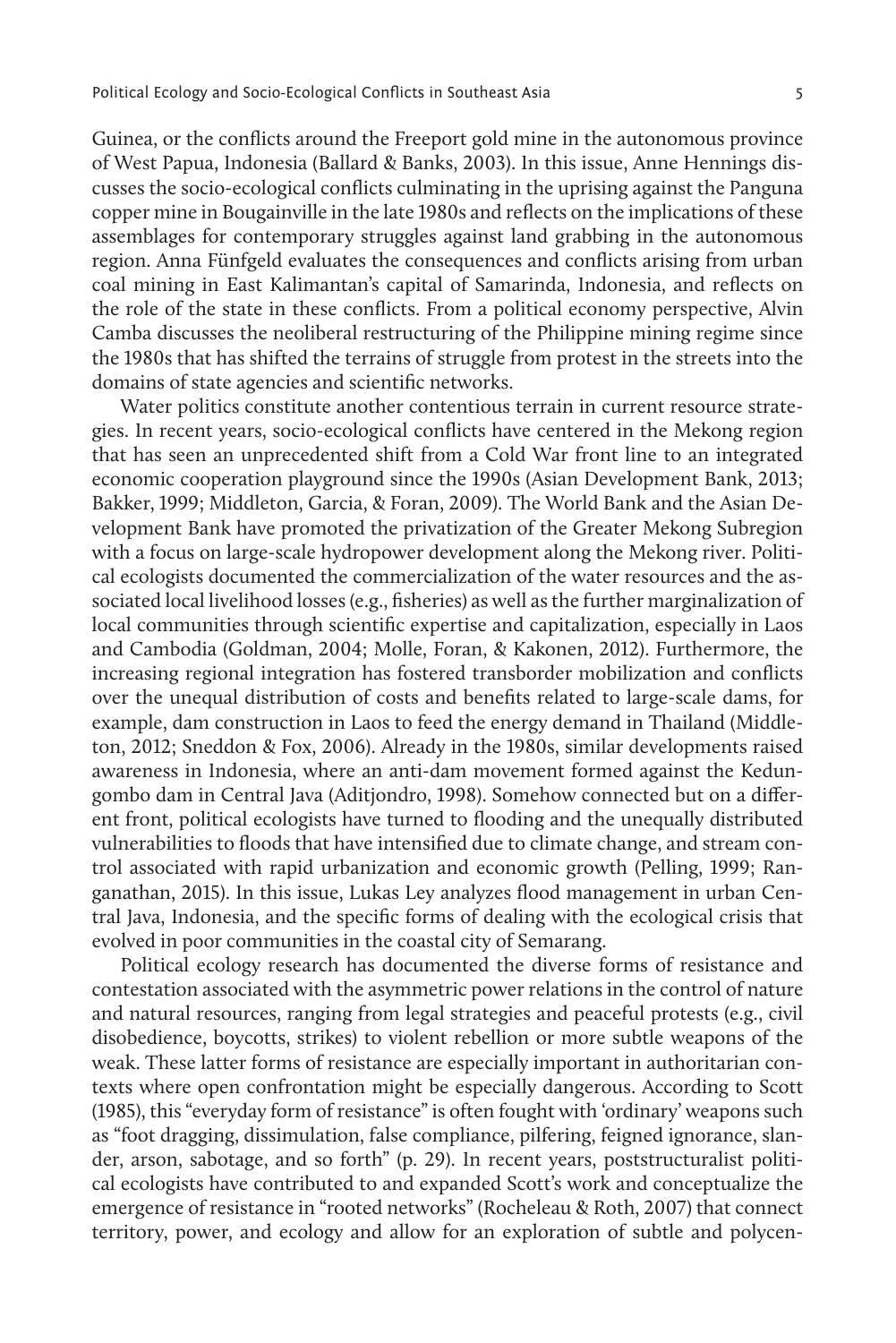tric actions that resist dominant powers. For the Southeast Asian context, Malseed (2008) documented informal inter-community action and solidarity amongst Karen villagers in authoritarian Myanmar that enable control over land and livelihoods where formal organization is difficult. Peasants, for example, illegally harvest forest products or plantation crops and village heads often underreport crop harvests or other resources to meet livelihood needs. In this issue, Kimberly Roberts uses the concept of rooted networks to analyze the organizing efforts of an ethnic minority village in northern Thailand through networking between villages, creating counter maps, establishing community forestry, and collaborating with civil society and local government to retain forest access.

In recent years, judicial strategies to counter increasingly "licensed exclusions" (Hall et al., 2011, p. 27) or "legal dispossession" (Pichler, 2015) have gained importance. These include, for example, counter-mapping activities (e.g., participatory mapping) of indigenous peoples against land grabbing processes or the filing of law suits for human rights adherence regarding the appropriation of natural resources. In this issue, Rosita Dewi analyzes participatory mapping and the potential pitfalls of this strategy in the MIFEE project in West Papua, Indonesia. Yvonne Kunz et al. examine how local communities in Jambi, Indonesia, mimic formal legal practices of land formalization to prevent dispossession from and conflicts over land.

## **THE TRANSFORMATIVE NATURE OF CONFLICTS?**

Much political ecology research highlights the potential of socio-ecological conflicts for the rupture or defeat of unequal power relations and structures of domination – as if conflicts were intrinsically about social justice and change. The above presented insights on the subtle, complex, and rooted forms of resistance challenge these assumptions and call for a closer look on both transformative and stabilizing strategies. Research on socio-ecological conflicts also shows that actions and strategies that question the current forms of appropriation of nature and natural resources do not necessarily transform society-nature relations but may be coopted and therefore alter power relations in complex ways. Rosita Dewi shows these processes with regard to the use of participatory mapping in West Papua. Whereas NGOs introduced the strategy as an important tool to support a community's fight against land grabbing, it has simultaneously enabled the establishment of a land market through the formalization of land tenure and encouraged land leases to corporations and the local government. The contribution also points to the ambivalent role of NGOs. Whereas NGOs are frequently celebrated as 'rescuers' of societal and environmental problems, the role of NGOs in the course of participatory mapping in this particular case shows that their contribution to either progressively transform or legitimize power asymmetries depends on multiple factors (e.g., community capacity, involvement in policy processes). Providing another example of coping strategies, Lukas Ley discusses a local flood management project in Semarang, Indonesia, and the subtle conflicts arising from it. Instead of creating the conditions for radical change, flood-related conflicts simply allow some individuals and collectives to produce the conditions necessary to 'endure' situations of social instability and uncertainty. Conflicts take the shape of silent critique that never erupts onto the political stage but is moderated by local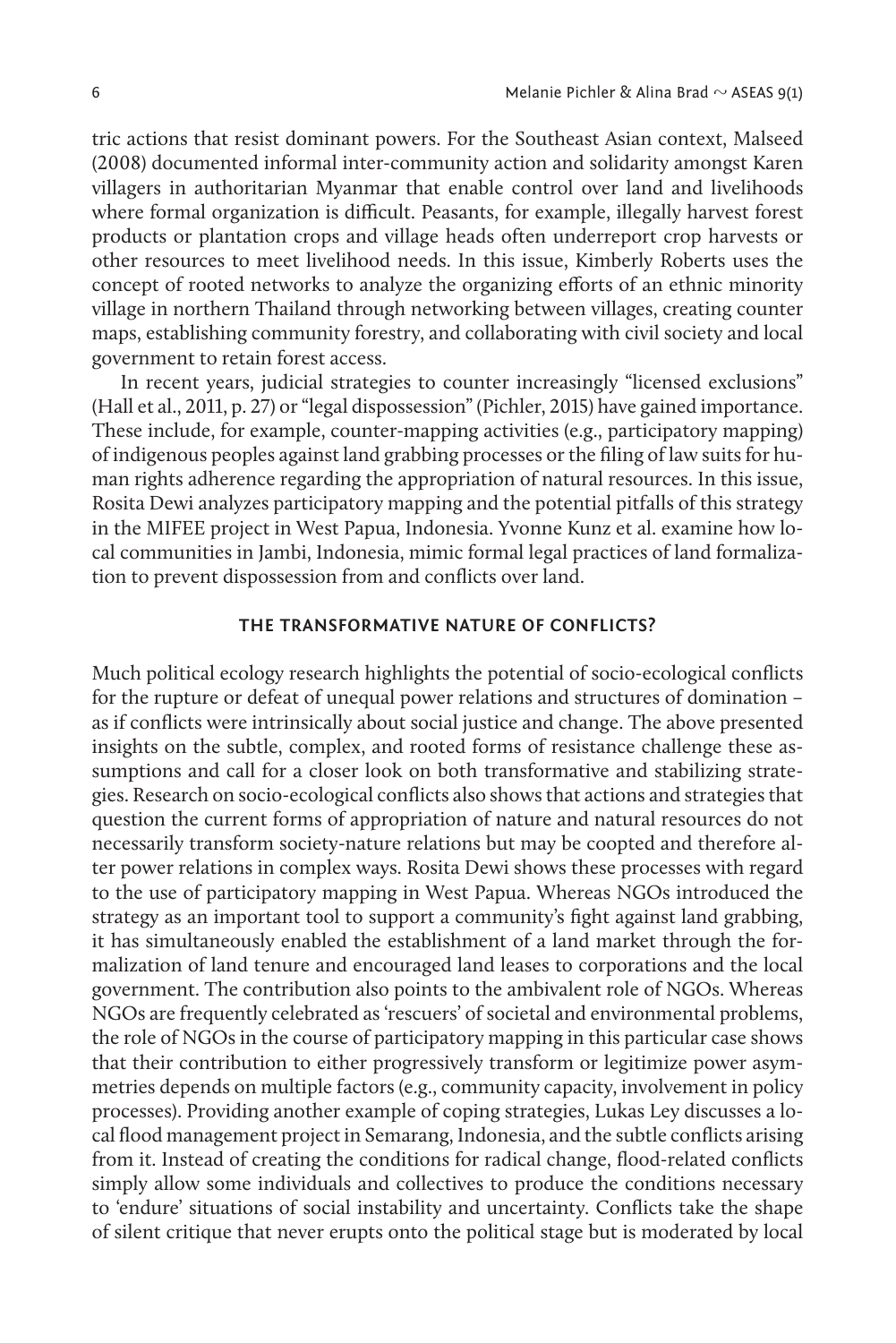communities (and their representatives) themselves. This is especially true for marginalized urban communities, for whom ecological crisis (materialized through daily flooding of their houses) is chronic rather than temporary.

To explain the relative stability and the co-option of socio-ecological conflicts and strategies despite inherent contradictions, power relations, and inequalities in capitalist society-nature relations, political ecologists resort to critical state and hegemony theory to reflect on the role of institutions and more specifically of the state in stabilizing the control of nature and natural resources. Following Gramsci, the state is a terrain where conflicting and contested interests are stabilized via hegemonic political projects (Brand, 2013; Brand & Wissen, 2013; Gramsci, 1971; Jessop, 1990). In hegemonic projects, particular groups of actors are able to generalize their particular interests and frame them as the 'general good' (e.g., the extraction of natural resources to boost economic growth or the eviction of 'illegal' residents for urban infrastructural development). This generalization of particular interests is not necessarily enacted through coercion but through consensus, that is, these particular interests and strategies are accepted by the majority of the people (Pichler, 2015). Hegemony therefore requires alliances between elites (e.g., plantation or mining companies, local landowners, regional banks) and the broader population (e.g., workers, peasants, indigenous people, urban poor) and (material) concessions to meet the latter's interests. These may comprise the inclusion of smallholders in the course of oil palm expansion or wage increases for miners in order to prevent strikes (Camba, 2016; Pichler, 2015).

Despite examples and tendencies of co-option and the stabilizing effects of current society-nature relations, the role of socio-ecological conflicts as expressions of politics make them a reference point for any transformative strategy and practice. In his research on workers' struggles in Malaysian oil palm plantations, Pye (2015) shows that everyday forms of resistance by workers offer possibilities of empowerment and collective action. Going beyond consumer-oriented campaigning and connecting an organized labor movement with environmental justice claims may open up new opportunities for transformation. In this issue, Rosanne de Vos examines a land conflict related to oil palm plantations in West Kalimantan that erupted into violence and eventually led to the rejection of the planned plantation. She focuses on the multiple functions of land for local communities (e.g., food security, income stability, flexibility to respond to crises and opportunities) that villagers saw threatened through the oil palm plantation project and the mobilizing effect of these functions to reject the plantation project. Kimberly Roberts analyzes more subtle achievements by highland communities in Thailand that up to now have retained their de facto access to forest resources against several threats of eviction. She argues that these are not the result of open confrontation or isolated mobilizations but that these efforts have been successful due to networked activities and negotiation processes in an assemblage of relations.

In sum, the contributions in this issue highlight the complex and diverse forms of socio-ecological conflicts in Southeast Asia that constantly transform society-nature relations in unpredictable and often contradictory ways. Thereby they also show the transformative potential of collectively mobilizing people, even in the most marginalized and seemingly powerless contexts.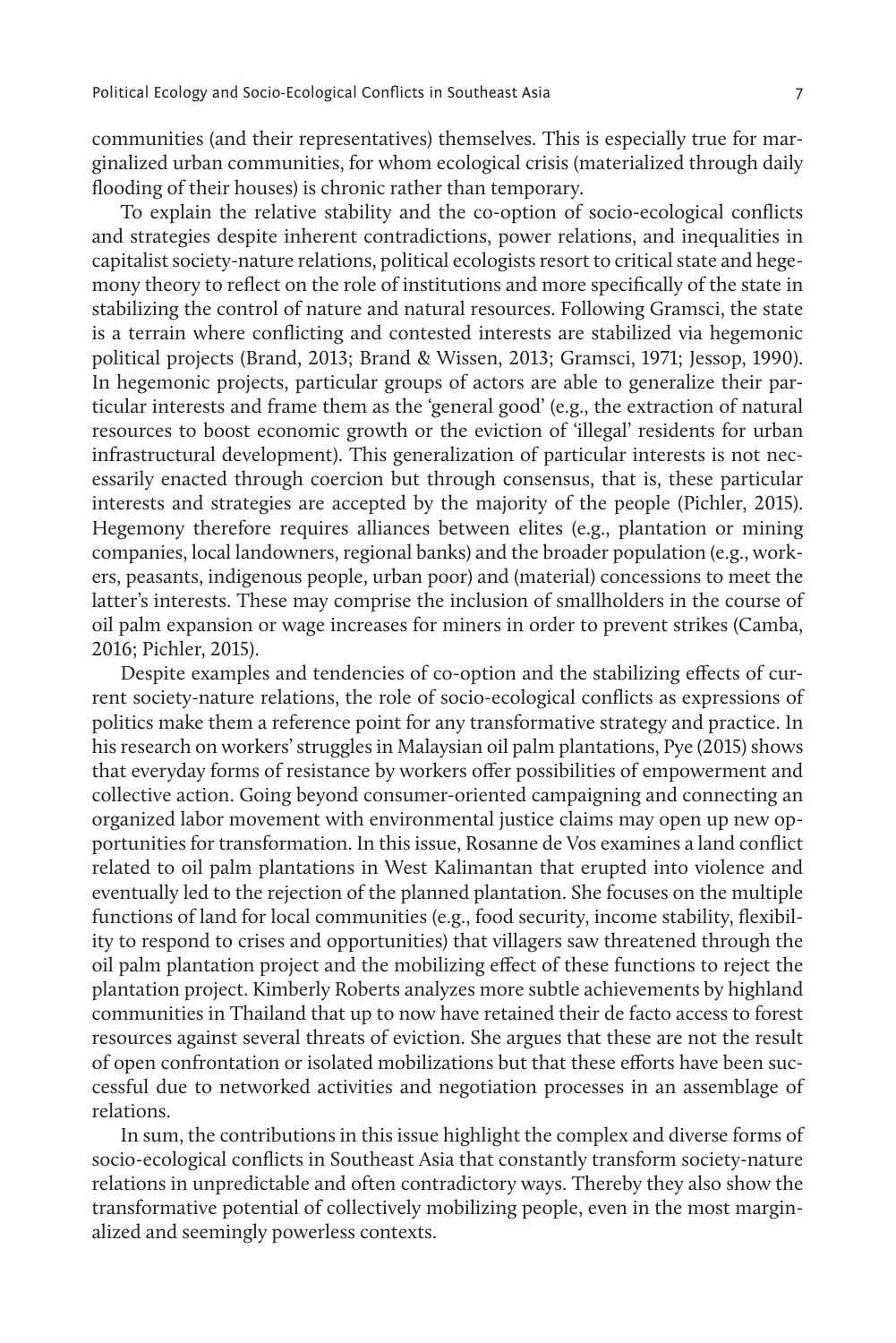#### $\sim$

### **REFERENCES**

- Aditjondro, G. J. (1998). Large dam victims and their defenders: The emergence of an anti-dam movement in Indonesia. In P. Hirsch & C. Warren (Eds.), *The politics of environment in Southeast Asia: Resources and resistance* (pp. 29-54). London: Routledge.
- Appleton, J. D., Williams, T. M., Breward, N., Apostol, A., Miguel, J., & Miranda, C. (1999). Mercury contamination associated with artisanal gold mining on the island of Mindanao, the Philippines. *Science of the Total Environment, 228*(2), 95-109.
- Asian Development Bank. (2013). *Assessment of the Greater Mekong Subregion energy sector development: Progress, prospects, and regional investment priorities*. Mandaluyong City: Asian Development Bank.
- Bakker, K. (1999). The politics of hydropower: Developing the Mekong. *Political Geography, 18*(2), 209-232.
- Balch, O. (2015, November 11). Indonesia's forest fires: Everything you need to know. *The Guardian*. Retrieved from http://www.theguardian.com/sustainable-business/2015/nov/11/indonesia-forestfires-explained-haze-palm-oil-timber-burning
- Ballard, C., & Banks, G. (2003). Resource wars: The anthropology of mining. *Annual Review of Anthropology, 32*, 287-313.
- Barney, K. (2009). Laos and the making of a 'relational' resource frontier. *The Geographical Journal, 175*(2), 146-159.
- Bennett, J. (2010). *Vibrant matter. A political ecology of things*. Durham: Duke University Press.
- Blaikie, P., & Brookfield, H. (1987). *Land degradation and society*. London: Methuen.
- Borras, S. M. (2006). The Philippine land reform in comparative perspective: Some conceptual and methodological implications. *Journal of Agrarian Change 6*(1), 69-101.
- Borras, S. M., Franco, J. C., Kay, C., & Spoor, M. (2011). *Land grabbing in Latin America and the Caribbean viewed from broader international perspectives*. Santiago de Chile: FAO.
- Brad, A., Schaffartzik, A., Pichler, M., & Plank, C. (2015). Contested territorialization and biophysical expansion of oil palm plantations in Indonesia. *Geoforum, 64*, 100-111.
- Brand, U. (2013). State, context and correspondence. Contours of a historical-materialist policy analysis. *Austrian Journal of Political Science, 42*(4), 425-442.
- Brand, U., & Wissen, M. (2013). Crisis and continuity of capitalist society-nature relationships. The imperial mode of living and the limits to environmental governance. *Review of International Political Economy, 20*(4), 687-711.
- Bryant, R. (1998). The politics of forestry in Burma. In P. Hirsch & C. Warren (Eds.), *The politics of environment in Southeast Asia: Resources and resistance* (pp. 107-121). London: Routledge.
- Bryant, R. L., & Bailey, S. (1997). *Third world political ecology*. London: Routledge.
- Camba, A. A. (2016). Philippine mining capitalism: The changing terrains of struggle in the neoliberal mining regime. *Austrian Journal of South-East Asian Studies, 9*(1), 69-86.
- Corson, C. (2011). Territorialization, enclosure and neoliberalism: Non-state influence in struggles over Madagascar's forests. *Journal of Peasant Studies, 38*(4), 703-726.
- Department of Environment and Natural Resources. (2016). *Mineral resources*. Quezon City. Retrieved from http://www.denr.gov.ph/news-and-features/latest-news/16-mineral-resources.html
- Escobar, A. (2006). Difference and conflict in the struggle over natural resources: A political ecology framework. *Development, 49*(3), 6-13.
- Fairhead, J., Leach, M., & Scoones, I. (2012). Green grabbing: A new appropriation of nature? *Journal of Peasant Studies, 39*(2), 237-261.
- Goldman, M. (2004). Eco-governmentality and other transnational practices of a 'green' World Bank. In R. Peet & M. Watts (Eds.), *Liberation ecologies: Environment, development, social movements* (pp. 166-192). Oxon: Routledge.
- Gramsci, A. (1971). *Selections from the prison notebooks*. New York: International Publishers.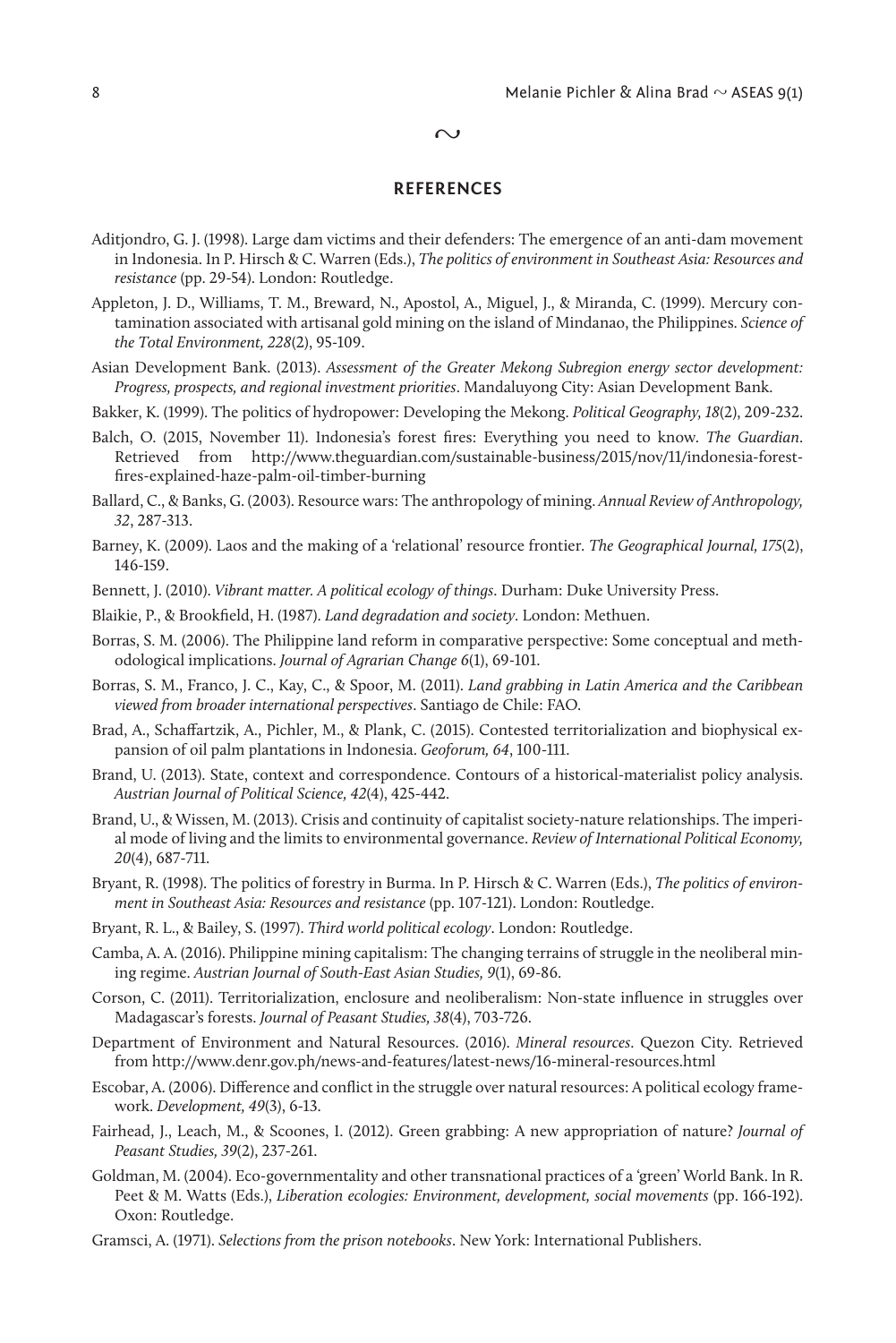- Hall, D. (2011). Land grabs, land control, and Southeast Asian crop booms. *Journal of Peasant Studies, 38*(4), 837-857.
- Hall, D., Hirsch, P., & Li, T. M. (2011). *Powers of exclusion. Land dilemmas in Southeast Asia*. Singapore: NUS Press.
- Hirsch, P., & Warren, C. (Eds.). (1998). *The politics of environment in Southeast Asia: Resources and resistanc*e. London: Routledge.
- Holden, W., Nadeau, K., & Jacobson, R. D. (2011). Exemplifying accumulation by dispossession: Mining and indigenous peoples in the Philippines. *Geografiska Annaler: Series B, Human Geography, 93*(2), 141-161.
- Jessop, B. (1990). *State theory: Putting the capitalist state in its place*. Cambridge: Polity Press.
- Lane, M. (2008). *Unfinished nation. Indonesia before and after Suharto*. London: Verso.
- Le Billon, P. (2000). The political ecology of transition in Cambodia 1989-1999: War, peace and forest exploitation. *Development and Change, 31*(4), 785-805.
- Le Billon, P. (2015). Environmental conflict. In T. Perreault, J. McCarthy, & G. Bridge (Eds.), *The Routledge handbook of political ecolog*y (pp. 598-608). London: Routledge.
- Leigh, M. (1998). Political economy of logging in Sarawak, Malaysia. In P. Hirsch & C. Warren (Eds.), *The politics of environment in Southeast Asia: Resources and resistance* (pp. 93-106). London: Routledge.
- Malseed, K. (2008). Where there is no movement: Local resistance and the potential for solidarity. *Journal of Agrarian Change, 8*(2–3), 489-514.
- Martinez-Alier, J. (2009). Social metabolism, ecological distribution conflicts, and languages of valuation. *Capitalism Nature Socialism, 20*(1), 58-87.
- McCarthy, J. F., Vel, J. A., & Afiff, S. (2012). Trajectories of land acquisition and enclosure: Development schemes, virtual land grabs, and green acquisitions in Indonesia's Outer Islands. *Journal of Peasant Studies, 39*(2), 521-549.
- Middleton, C. (2012). Transborder environmental justice in regional energy trade in mainland South-East Asia. *Austrian Journal of South-East Asian Studies, 5*(2), 292-315.
- Middleton, C., Garcia, J., & Foran, T. (2009). Old and new hydropower players in the Mekong region: Agendas and strategies. In F. Molle, T. Foran, & M. Kakonen (Eds.), *Contested waterscapes in the Mekong region: Hydropower, livelihoods and governance* (pp. 23-54). London: Earthscan.
- Moise, E. E. (1976). Land reform and land reform errors in North Vietnam. *Pacific Affairs, 49*(1), 70-92.
- Molle, F., Foran, T., & Kakonen, M. (2012). *Contested waterscapes in the Mekong region: Hydropower, livelihoods and governance*. London: Earthscan.
- Neumann, R. P. (2005). *Making political ecology*. London: Hodder Education.
- Nightinggale, A. (2011). Bounding difference: Intersectionality and the material production of gender, caste, class and environment in Nepal. *Geoforum, 42*, 153-162.
- Osborn, M., Torpey, P., Franklin, W., & Howard, E. (2015, December 1). Indonesia forest fires: How the year's worst environmental disaster unfolded – Interactive. *The Guardian*. Retrieved from http://www.theguardian.com/environment/ng-interactive/2015/dec/01/indonesia-forest-fires-howthe-years-worst-environmental-disaster-unfolded-interactive
- Osborne, T. (2011). Carbon forestry and agrarian change: Access and land control in a Mexican rainforest. *Journal of Peasant Studies, 38*(4), 859-883.
- Pasgaard, M., & Chea, L. (2013). Double inequity? The social dimensions of deforestation and forest protection in local communities in Northern Cambodia. *Austrian Journal of South-East Asian Studies, 6*(2), 330-355.
- Peet, R., & Watts, M. (2004). *Liberation ecologies. Environment, development, social movements*. 2nd edition. London: Routledge.
- Pelling, M. (1999). The political ecology of flood hazard in urban Guyana. *Geoforum 30*(3), 249-261.
- Peluso, N. L. (1992). *Rich forests, poor people: Resource control and resistance in Java*. Berkeley: University of California Press.
- Peluso, N. L. (2011). Emergent forest and private land regimes in Java. *Journal of Peasant Studies, 38*(4), 811- 836.